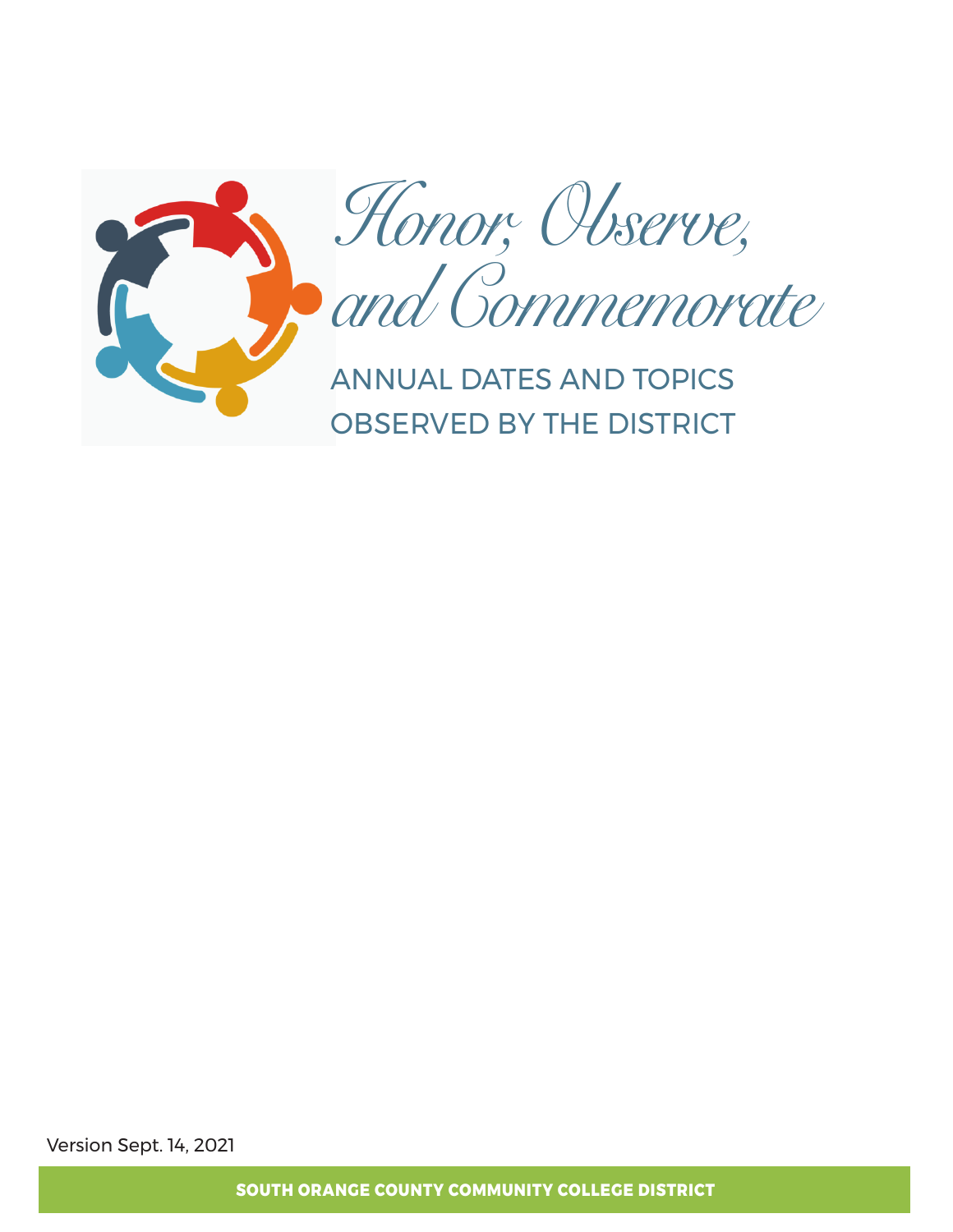



### **January**

#### PROCLAMATION BY US PRESIDENT / CONGRESS

National Mentoring Month Slavery and Human Trafficking Prevention Month National Stalking Awareness Month

POST-SECONDARY EDUCATION / ADVOCACY GROUPS Jan 24: International Day of Education

DISTRICT COMMEMORATIVE HOLIDAYS Martin Luther King Jr. (federal)

# **February**

### PROCLAMATION BY US PRESIDENT / CONGRESS

February 15: Susan B. Anthony Day Black History Month

### POST-SECONDARY EDUCATION / ADVOCACY GROUPS

Feb. 1: Lunar New Year (SC) First Friday: National Wear Red Day First Week: National School Counseling Week Last Week: National Engineer Week Heart Health Month Career and Technical Education Month Financial Aid Awareness Month

### DISTRICT COMMEMORATIVE HOLIDAYS

President Lincoln's Birthday (state) President's Day (federal)

## **March**

### PROCLAMATION BY US PRESIDENT / CONGRESS

March 10: Harriet Tubman Day Women's History Month Irish-American Heritage Month American Red Cross Month

### POST-SECONDARY EDUCATION / ADVOCACY GROUPS

March 7: College Goal Sunday March 21: Persian New Year (SC) March 31: Transgender Day of Visibility Gender Equality Month

### DISTRICT COMMEMORATIVE HOLIDAYS

Cesar Chavez Day (state of California)

# **April**

### PROCLAMATION BY US PRESIDENT / CONGRESS

April 24: Armenian Genocide Remembrance Day (recognized by state of California) April 28 (varies): Days of Remembrance Victims Holocaust Last Week: National Volunteer Week Sexual Assault Awareness and Prevention Month Arab American Heritage Month National Poetry Month

### POST-SECONDARY EDUCATION / ADVOCACY GROUPS

April 2 (varies yearly): Ramadan starts (SC) April 8: Day of Silence (SC) April 15: Passover (SC) April 22: Earth Day Last Wed: "Denim Day" (Me Too) assault awareness 2nd Week: National Robotics Week Diversity, Equity, and Inclusion Awareness Month Community College Awareness Month Mathematics Awareness Month School Library Month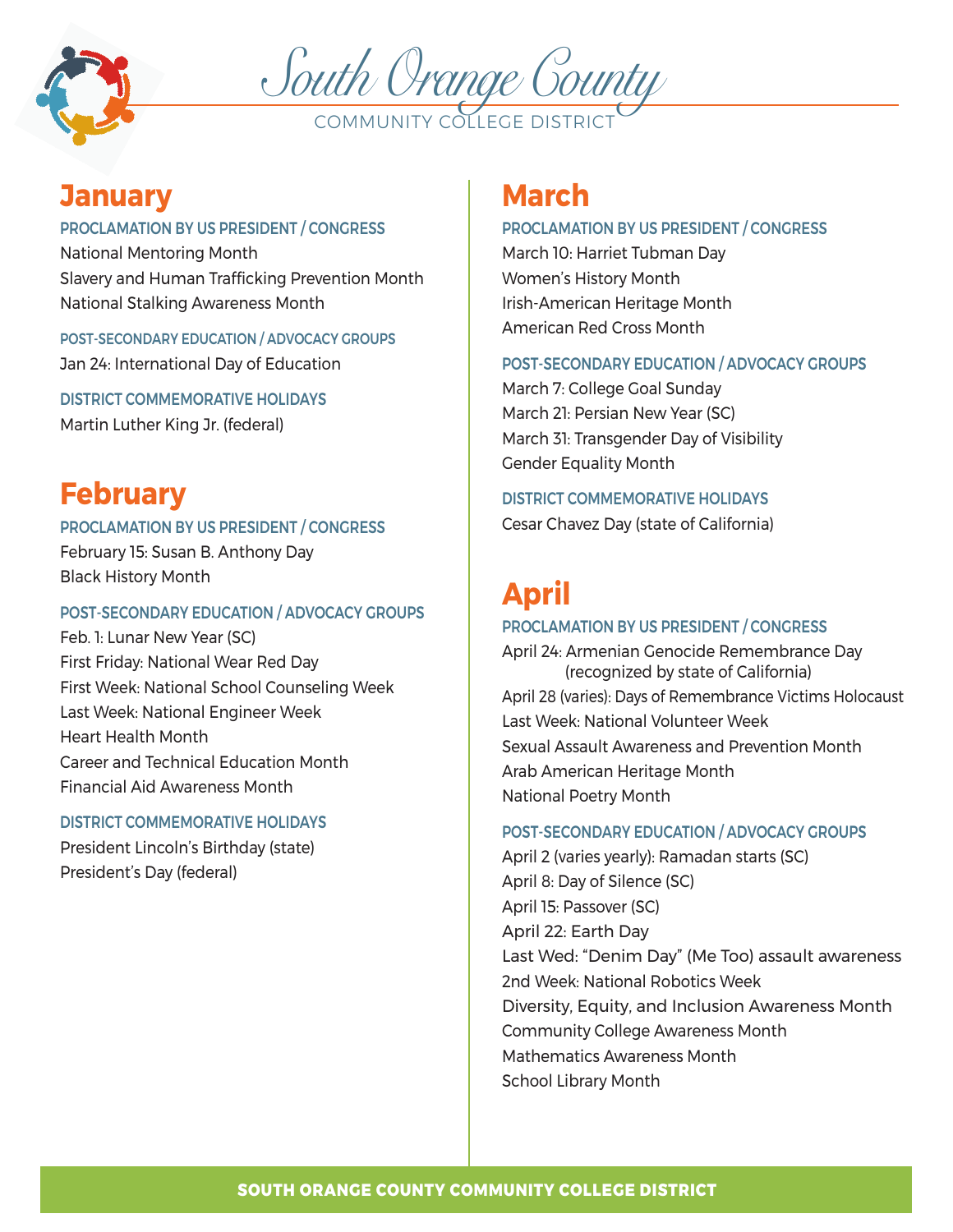



### **May**

### PROCLAMATION BY US PRESIDENT / CONGRESS

May 15: Peace Officers Memorial Day (US Congress) May 17: Global Accessibility Awareness Day Asian Pacific American Heritage Month Jewish American Heritage Month

### POST-SECONDARY EDUCATION / ADVOCACY GROUPS

May 1: National College Decision Day May 4: National Teacher Day May 6: National Nurses Day May 21: Employee Health & Fitness Day 1st Full Week: Teacher Appreciation Week 3rd Week: Classified School Employee Week Mental Health Awareness Month

DISTRICT COMMEMORATIVE HOLIDAYS Memorial Day (federal)

### **June**

PROCLAMATION BY US PRESIDENT / CONGRESS June 14: Flag Day LGBTQ+ Pride Month

### POST-SECONDARY EDUCATION / ADVOCACY GROUPS

June 30: Free Application for Federal Student Aid (FAFSA) application deadline National Hunger Awareness Month

### DISTRICT COMMEMORATIVE HOLIDAYS

June 19: Juneteenth - emancipation of enslaved people (federal)

# **July**

### POST-SECONDARY EDUCATION / ADVOCACY GROUPS

July 30: System Administrator Appreciation Day Minority Mental Health Awareness Month

DISTRICT COMMEMORATIVE HOLIDAYS Independence Day (federal)

# **August**

### POST-SECONDARY EDUCATION / ADVOCACY GROUPS

Aug 12: International Youth Day Aug. 26: Women's Equality Day Deaf Awareness Month